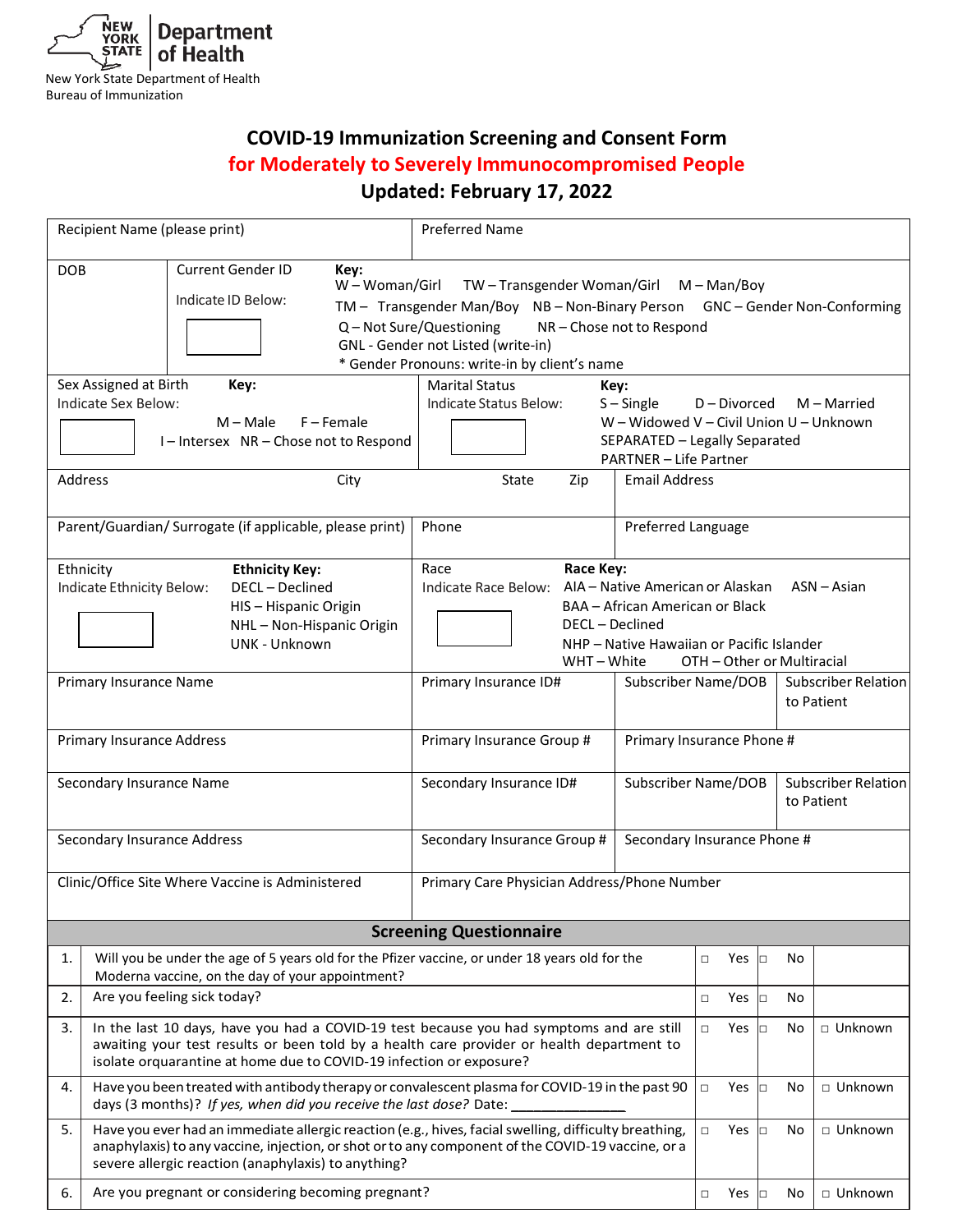| 7 <sub>1</sub> | Are you moderately or severely immunocompromised due to one or more of the medical<br>conditions or receipt of immunosuppressive medications or treatments listed below?                                                                                                                                                                                                                                                                                                                                                                                                                                                                                                                                                                                                                                                      |        |     |                       | No        | Unknown<br>$\Box$ |
|----------------|-------------------------------------------------------------------------------------------------------------------------------------------------------------------------------------------------------------------------------------------------------------------------------------------------------------------------------------------------------------------------------------------------------------------------------------------------------------------------------------------------------------------------------------------------------------------------------------------------------------------------------------------------------------------------------------------------------------------------------------------------------------------------------------------------------------------------------|--------|-----|-----------------------|-----------|-------------------|
|                | 1) Active treatment for solid tumor and hematologic malignancies, 2) Receipt of solid-organ transplant<br>and taking immunosuppressive therapy, 3) Receipt of CAR-T-cell or hematopoietic stem cell transplant<br>(within 2 years of transplantation or taking immunosuppression therapy), 4) Moderate or severe<br>primary immunodeficiency (e.g., DiGeorge syndrome, Wiskott-Aldrich syndrome), 5) Advanced or<br>untreated HIV infection, 6) Active treatment with high-dose corticosteroids (i.e., 8805;20mg prednisone<br>or equivalent per day), alkylating agents, antimetabolites, transplant-related immunosuppressive drugs,<br>cancer chemotherapeutic agents classified as severely immunosuppressive, tumor-necrosis (TNF)<br>blockers, and other biologic agents that are immunosuppressive or immunomodulatory |        |     |                       |           |                   |
| 8.             | Do you have a bleeding disorder, a history of blood clots or are you taking a blood thinner?                                                                                                                                                                                                                                                                                                                                                                                                                                                                                                                                                                                                                                                                                                                                  | $\Box$ | Yes | $\Box$                | No        | Unknown<br>$\Box$ |
| 9.             | Do you have a history of myocarditis (inflammation of the heart muscle) or pericarditis<br>(inflammation of the lining around the heart)?                                                                                                                                                                                                                                                                                                                                                                                                                                                                                                                                                                                                                                                                                     | $\Box$ | Yes | $\Box$                | No        | Unknown<br>$\Box$ |
| 10.            | Have you received 2 previous doses of the Pfizer or Moderna COVID-19 vaccine, and was your last<br>dose at least 28 days ago?                                                                                                                                                                                                                                                                                                                                                                                                                                                                                                                                                                                                                                                                                                 | П      | Yes | Date:<br>$\Box$<br>No |           |                   |
|                |                                                                                                                                                                                                                                                                                                                                                                                                                                                                                                                                                                                                                                                                                                                                                                                                                               |        |     |                       |           | (if applicable)   |
| 11.            | Have you received a previous dose of the Janssen (Johnson & Johnson) COVID-19 vaccine at least<br>28 days ago?                                                                                                                                                                                                                                                                                                                                                                                                                                                                                                                                                                                                                                                                                                                | $\Box$ | Yes | $\Box$                | <b>No</b> |                   |
| $12*$          | Are you 12 years old or older and have received 3 doses of the Pfizer or Moderna COVID-19<br>vaccine, and was your last dose at least 3 months ago?                                                                                                                                                                                                                                                                                                                                                                                                                                                                                                                                                                                                                                                                           | П      | Yes | $\Box$                | No        | Date:             |
|                |                                                                                                                                                                                                                                                                                                                                                                                                                                                                                                                                                                                                                                                                                                                                                                                                                               |        |     |                       |           | (if applicable)   |
| $13*$          | Have you received 2 doses of a Janssen (Johnson & Johnson) COVID-19 vaccine, or one dose of<br>Janssen (Johnson & Johnson) followed by an mRNA vaccine (Pfizer or Moderna), and was your last                                                                                                                                                                                                                                                                                                                                                                                                                                                                                                                                                                                                                                 | П      | Yes | $\Box$                | No.       | Date:             |
|                | dose at least 2 months ago?                                                                                                                                                                                                                                                                                                                                                                                                                                                                                                                                                                                                                                                                                                                                                                                                   |        |     |                       |           | (if applicable)   |
| 14.            | Have you received a previous dose or doses of a non-FDA authorized or approved COVID-19<br>vaccine (AstraZeneca - VAXZEVRIA, Sinovac - CORONAVAC, Serum Institute of India -                                                                                                                                                                                                                                                                                                                                                                                                                                                                                                                                                                                                                                                  | $\Box$ | Yes | $\Box$                | No        | Date(s):          |
|                | COVISHIELD, Sinopharm/BIBP, COVAXIN, Novavax - Covovax or Nuvaxovid)?                                                                                                                                                                                                                                                                                                                                                                                                                                                                                                                                                                                                                                                                                                                                                         |        |     |                       |           | (if applicable)   |
|                |                                                                                                                                                                                                                                                                                                                                                                                                                                                                                                                                                                                                                                                                                                                                                                                                                               |        |     |                       |           |                   |

<sup>1</sup> As set forth in [CDC's Emergency Use Instruction \(EUI\),](https://www.cdc.gov/vaccines/covid-19/eui/downloads/EUI-HCP.pdf) "a non-FDA authorized or approved COVID-19 vaccine includes such vaccines "listed for emergency use by the World Health Organization, or is included in CDC's Technical Instructions for Implementing Presidential Proclamation Advancing Safe Resumption of Global Travel During the COVID-19 Pandemic and CDC's Order, or that is a non-placebo part of a clinical trial within or outside the United States that is a WHO-EUL COVID-19 vaccine or a vaccine that is not listed for emergency use by WHO but for which a U.S. data and safety monitoring board or equivalent has independently confirmed efficacy in the United States (hereinafter 'non-FDA authorized or approved COVID-19 vaccines')."

### **\*Questions 12 and 13 pertain to booster dose eligibility.**

## **Emergency Use Authorization**

The FDA has made the COVID-19 vaccine available under an emergency use authorization (EUA). The EUA is used when circumstances exist to justify the emergency use of drugs and biological products during an emergency, such as the COVID-19 pandemic. This vaccine has not undergone the same type of review as an FDA-approved or cleared product. However, the FDA's decision to make the vaccine available is based on the totality of scientific evidence available, showing that known and potential benefits of the vaccine outweigh the known and potential risks. Please note: FDA approved the Pfizer-BioNTech COVID-19 vaccine as a two-dose series in individuals 16 years of age and older. The vaccine continues to be available under an EUA for certain populations, including for those individuals 5 through 15 years of age and for the administration of a third dose in the populations set forth in the consent section below.

## **Emergency Use Instruction**

Emergency Use Instructions (EUIs) are issued by the CDC to provide information about emergency use of FDA-approved medical products that may not be included in or differ in some way from the information provided in the FDA-approved labeling (package insert). The COVID-19 vaccine by Pfizer-BioNTech is an FDA-approved COVID-19 vaccine (brand name Comirnaty, mRNA) to prevent COVID-19 in persons 16 years of age and older. CDC is issuing EUI to provide information about use of this vaccine as an additional primary dose in certain immunocompromised persons (12 years of age and older) and a booster dose in certain adults (18 years of age and older) who received certain **non-FDA authorized or approved COVID-19 vaccine** (e.g., certain vaccines available outside of the United States or from clinical trial participation).

## **Consent**

I hereby certify under penalty of law that I am of an age and, if applicable, immunocompromised (e.g., moderate to severe immune compromise due to a medical condition or receipt of immunosuppressive medications or treatments) as authorized by an EUA or in accordance with an EUI, as applicable, to receive this vaccine, or, the person for whom I am legally authorized to make health care decisions is of an age and, if applicable, immunocompromised as authorized by an EUA or in accordance with an EUI, as applicable, to receive this vaccine. I have had a chance to ask questions which were answered to my satisfaction (and ensured the person named above for whom I am authorized to provide surrogate consent was also given a chance to ask questions). I understand the benefits and risks of the vaccination as described.